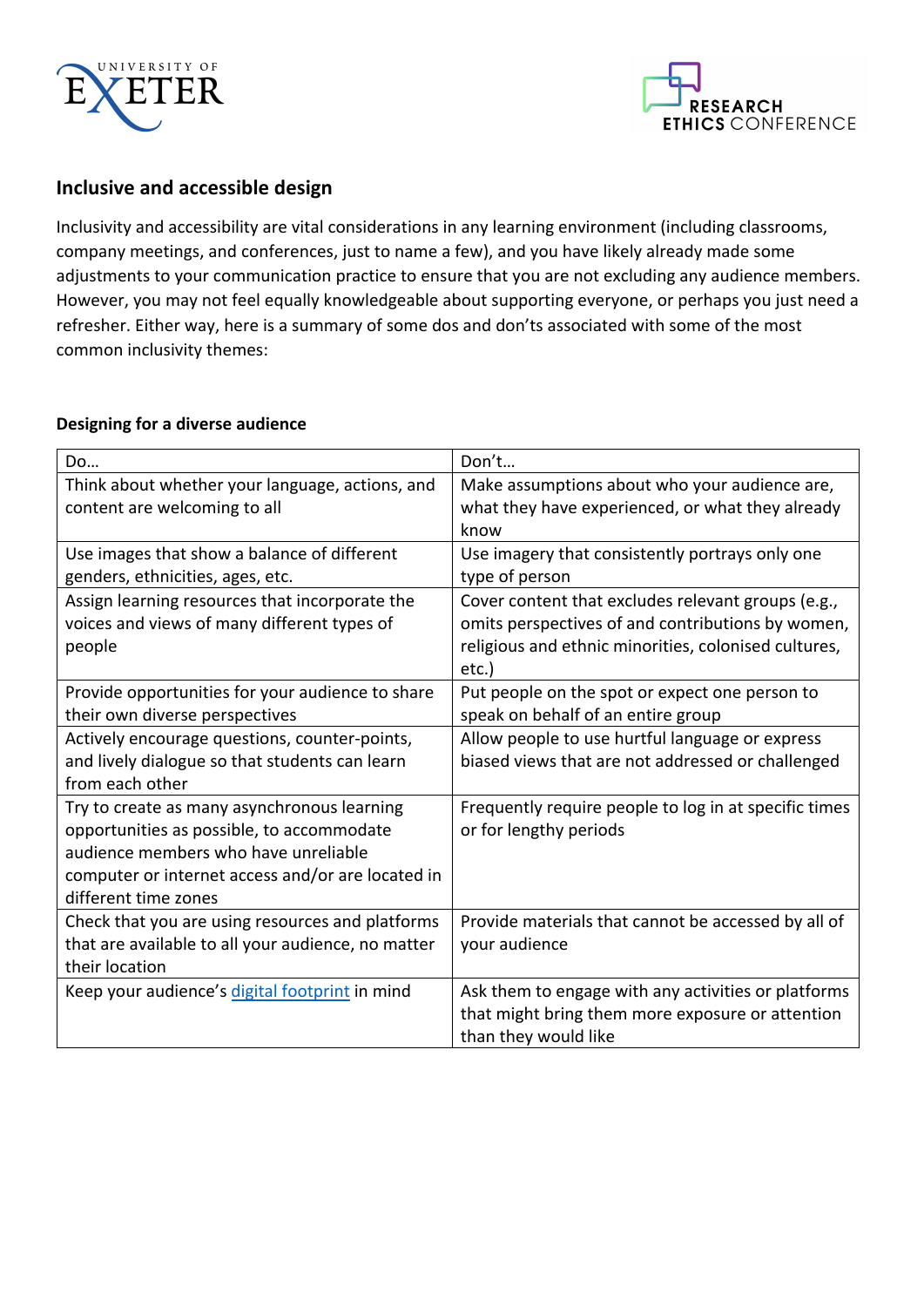



### **Designing for audiences with visual impairments**

| Do                                               | Don't                                              |
|--------------------------------------------------|----------------------------------------------------|
| Use good colour contrasts and a readable font    | Use lower colour contrasts and a small font size   |
| size                                             |                                                    |
| Publish all information on web pages             | Bury information in downloads                      |
| Publish downloads in both PDF and DOC format     | Publish downloads only in PDF format               |
| Use a combination of colour, shapes, and text    | Only use colour to convey meaning                  |
| Follow a linear, logical layout                  | Spread content all over a page                     |
| Put buttons / links and notifications in context | Separate actions from their context                |
| Include alternative text to describe and explain | Use images without providing a textual description |
| visuals                                          | of their content and relevance                     |

### **Designing for audiences with hearing impairments**

| Do                                                 | Don't                                                  |
|----------------------------------------------------|--------------------------------------------------------|
| Include captions and/or transcripts with all       | Make use of externally provided podcasts or videos     |
| podcasts and videos                                | that do not provide captions or transcripts $-$ or, if |
|                                                    | you do, provide alternative sources of the same        |
|                                                    | information for people with hearing impairments        |
| Check prioritise the sound quality of all          | Post recordings in which the audio is muffled,         |
| recordings you make; try to use a lapel mic or     | garbled, or contains lots of background sounds         |
| headset to ensure the sound is crisp and clear     |                                                        |
| Look straight into the camera when recording       | Turn away from audiences so they cannot hear you       |
| videos or meeting with people via                  | as well or lip-read                                    |
| videoconferencing                                  |                                                        |
| Use facial expressions, gestures, and body         | Speak too quickly, overly loudly, or with              |
| language to help convey your verbal messages       | exaggerated lip movements - these tactics do not       |
|                                                    | help with comprehension                                |
| Ensure that all key facts are prominently shared   | Provide core information or unexpected details or      |
| in written form                                    | changes of plan in verbal form only                    |
| Use flow charts, outlines, and to-do lists to help | Suddenly deviate from a pre-existing without           |
| audiences keep track of progress                   | providing clear warning                                |

### Designing for audiences on the autistic spectrum

| Do                                  | Don't                                        |
|-------------------------------------|----------------------------------------------|
| Use simple colours                  | Use bright, contrasting colours              |
| Write in plain language             | Use figures of speech and idioms             |
| Use simple sentences and bullets    | Create a wall of text                        |
| Make buttons / links descriptive    | Make buttons / links vague and unpredictable |
| Build simple and consistent layouts | Build complex and cluttered layouts          |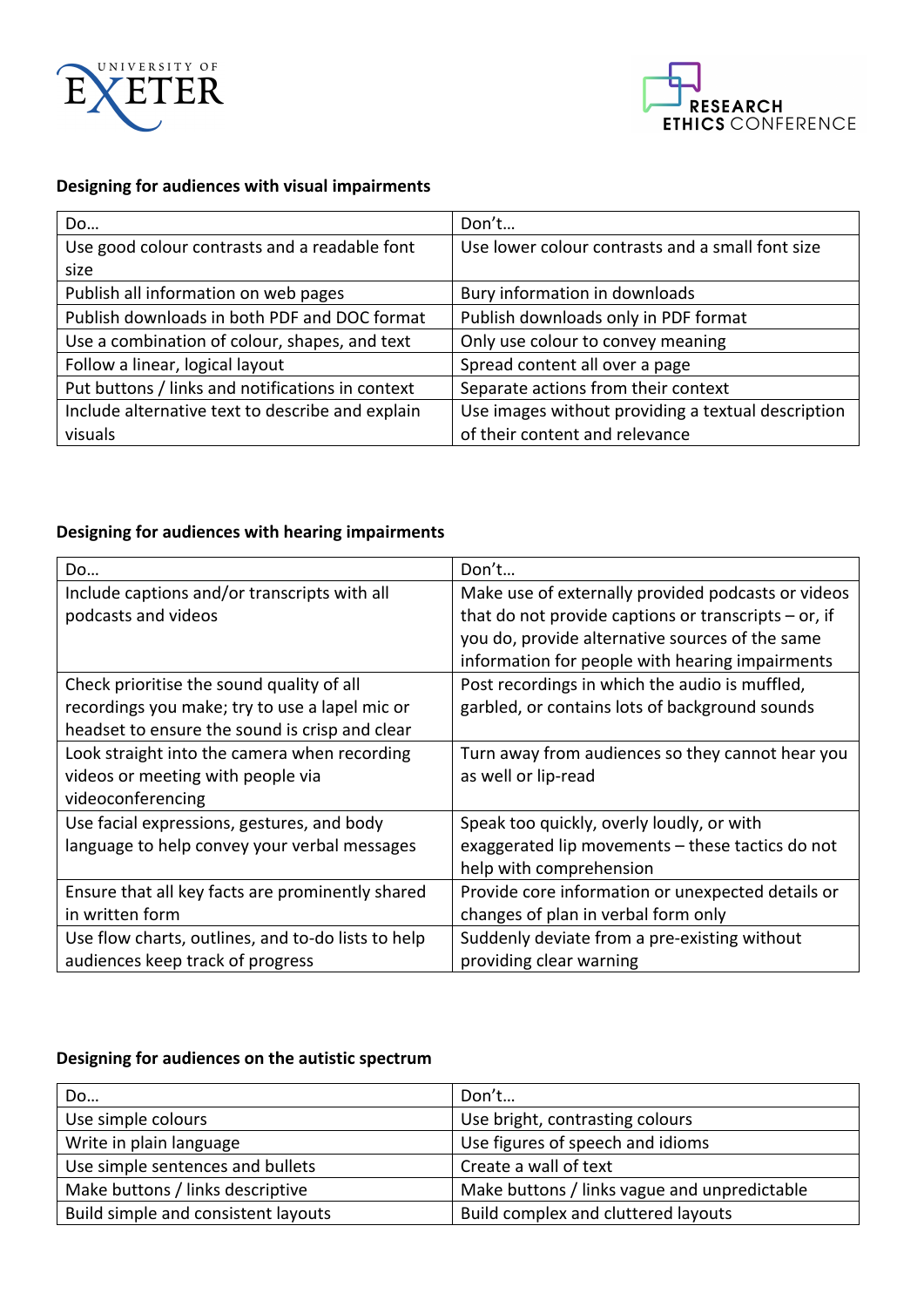



# **Designing for audiences with dyslexia**

| Do                                                  | Don't                                                |
|-----------------------------------------------------|------------------------------------------------------|
| Use images and diagrams to support text             | Use large blocks of heavy text                       |
| Align text to the left and keep a consistent layout | Underline words, use italics, or write in capitals   |
| Consider producing materials in other formats       | Force audiences to remember things from previous     |
| (for example, audio or video)                       | pages – give reminders and prompts                   |
| Keep content short, clear, and simple               | Rely on accurate spelling for search functions - use |
|                                                     | autocorrect or provide suggestions                   |
| Let audiences change the contrast between           | Put too much information in one place                |
| background and text                                 |                                                      |
| Provide (preferably editable) downloads of on-      | Force audiences to access all content via their      |
| screen content                                      | screens                                              |
| Use a cream- or light blue-coloured background      | Use brightly coloured backgrounds, dark              |
| with black sans serif font                          | backgrounds with light-coloured fonts, or fonts      |
|                                                     | with lots of serifs                                  |

### **Designing for audiences with dyspraxia**

| Do                                                  | Don't                                              |
|-----------------------------------------------------|----------------------------------------------------|
| Clearly articulate intended learning outcomes       | Overwhelm people by sharing a large number of      |
|                                                     | expectations                                       |
| Indicate how you would prioritise various learning  | Give people complicated instructions all in one go |
| tasks, or steps associated with completing a        | (use numbering to indicate order, and introduce    |
| particular task                                     | new tasks one by one)                              |
| Give people plenty of time to practice and check    | Rush people, particularly in association with      |
| their understanding                                 | complex tasks                                      |
| Show how a particular topic or skill can be used in | Switch topics before people have had a chance to   |
| different contexts, and provide opportunities to    | apply their knowledge in a variety of ways         |
| experiment with this first-hand                     |                                                    |
| Provide people with suggested timelines and to-     | Assume that people will automatically understand   |
| do lists                                            | how to approach learning tasks                     |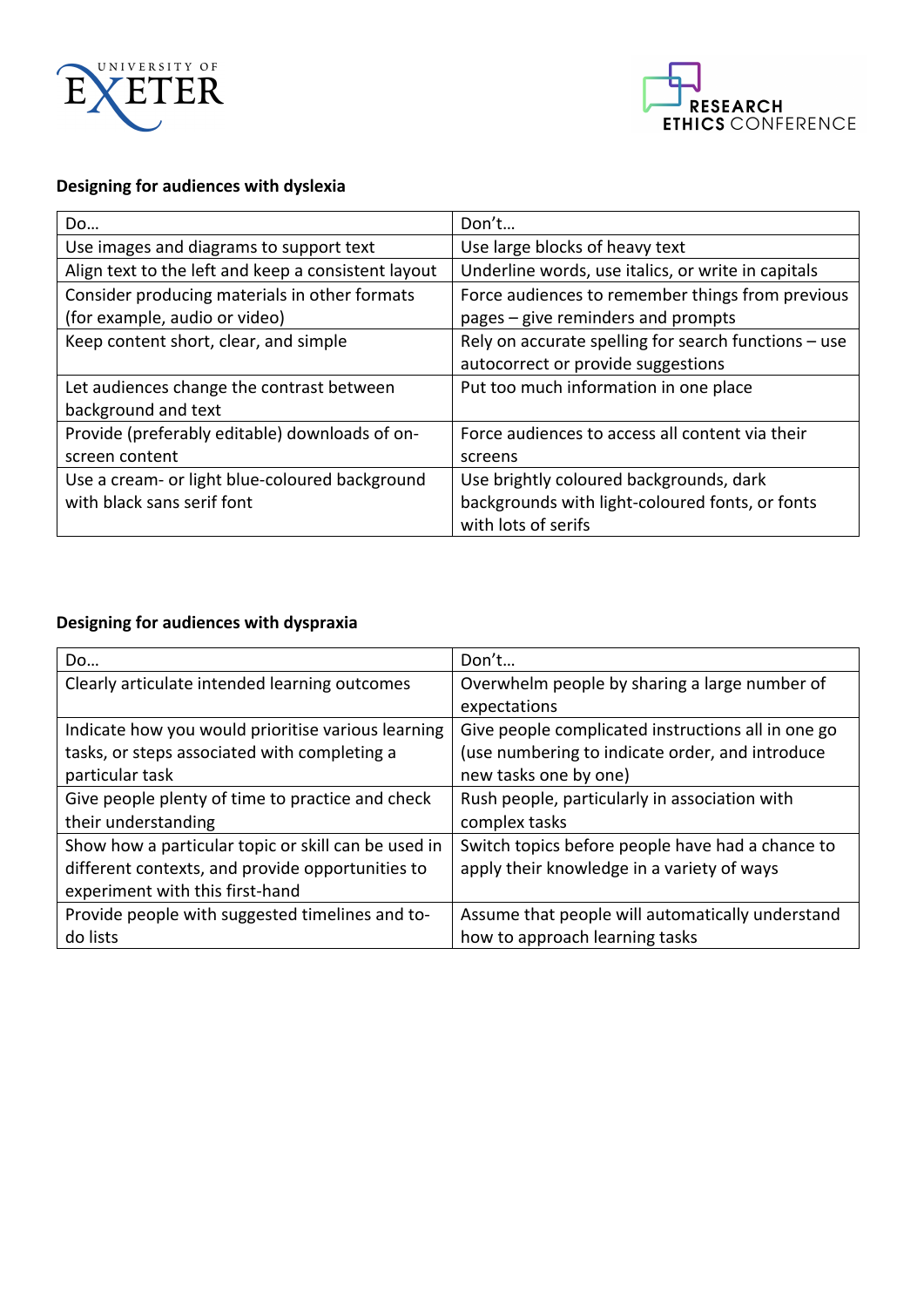



# **Designing for audiences with dyscalculia**

| Do                                         | Don't                                                  |
|--------------------------------------------|--------------------------------------------------------|
| Explain what you are doing and why.        | Just demonstrate something and tell people to 'do      |
|                                            | it like this'.                                         |
| Highlight patterns.                        | Assume that people will see recurring themes on        |
|                                            | their own.                                             |
| Revisit and reiterate.                     | Think it is sufficient to cover a topic or method just |
|                                            | once; keep in mind that you can make the               |
|                                            | repetition more interesting by employing different     |
|                                            | learning tools or revisiting the same topic during     |
|                                            | different sessions.                                    |
| Provide clear feedback on why something is | Say, 'this is wrong,' and then leave people to figure  |
| wrong and how it can be corrected.         | out the solution on their own.                         |
| Engineer meaningful successes.             | Make learning any more difficult than it needs to      |
|                                            | be; keep in mind that you can always provide           |
|                                            | optional challenges for those who want them            |
|                                            | rather than requiring all people to engage with        |
|                                            | materials that may be beyond their abilities.          |

### **Designing for audiences with anxiety**

| Do                                               | Don't                                               |
|--------------------------------------------------|-----------------------------------------------------|
| Give people enough time to complete an action    | Rush people or set impractical or unnecessary time  |
|                                                  | limits                                              |
| Explain all steps of a process and indicate what | Leave people confused about next steps or           |
| happens next                                     | timeframes                                          |
| Make important information clear                 | Leave people uncertain about the consequences of    |
|                                                  | their actions                                       |
| Signpost people to support they may need to      | Make support or help hard to access                 |
| complete a process                               |                                                     |
| Let people check their answers before they       | Leave people questioning what answers they gave     |
| submit them                                      |                                                     |
| Allow options for anonymous and asynchronous     | Force people to reveal their identities, especially |
| engagement                                       | when making contributions in real time              |
| Alert people to upcoming icebreakers, pair work, | Surprise people with unexpected interactions        |
| and group work so they can prepare for social    |                                                     |
| interactions                                     |                                                     |
| Give people an opportunity to form their own     | Force people to work with others they may not       |
| pairs and groups                                 | know, or otherwise feel uncomfortable with          |